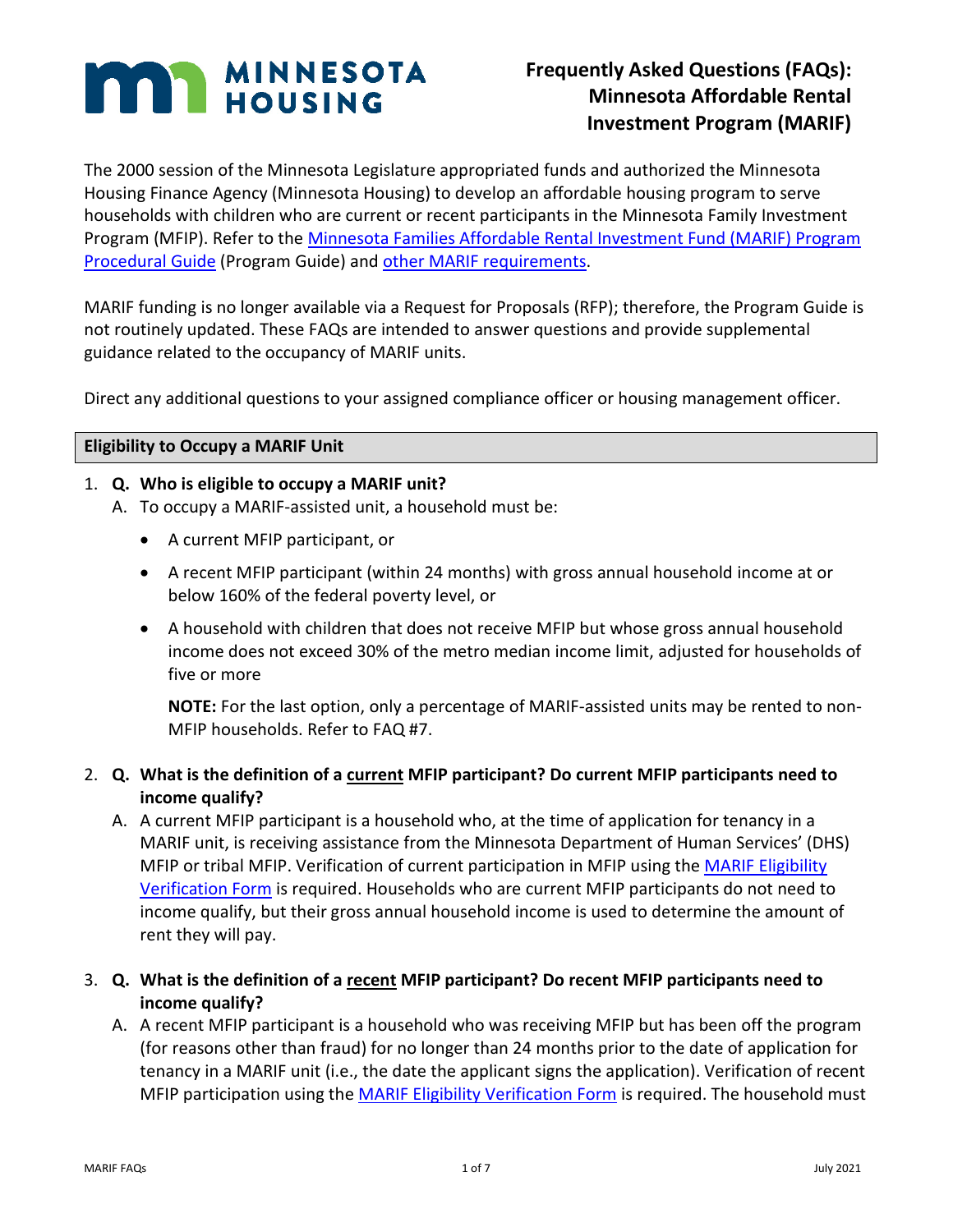income qualify; their gross annual household income must be at or below 160% of the federal poverty level for the household size.

# 4. **Q. Can alternate verifications of MFIP be used?**

A. No. Not every public assistance program constitutes MFIP participation and only a social service agency can verify current or recent MFIP participation. For example, participation in the Diversionary Work Program does not constitute MFIP participation. Receipt of cash assistance may or may not constitute MFIP participation. **NOTE:** If the county social service agency does not return the MARIF Eligibility Verification in a timely manner, owners may send the form to Kristen Shouman with the Minnesota Department of Human Services at [kristen.a.shouman@state.mn.us.](mailto:kristen.a.shouman@state.mn.us)

# 5. **Q. What if no current or recent MFIP participants apply to my property?**

A. Owners must do their best to market and lease MARIF units to current or recent MFIP participants and must document their marketing efforts. Such documentation may be reviewed as part of the compliance inspection. If no current or recent MFIP participants are available for a vacant unit, some units may be rented to non-MFIP households with children; however, their gross annual household income must be at or below 30% of metro median, adjusted for households of five or more.

# 6. **Q. How long must the MARIF unit remain vacant before it can be rented to a non-MARIF household?**

A. If after sixty days of marketing and if an eligible MFIP household is not approved, the unit may be rented to a non-MFIP household.

# 7. **Q. How many units can be rented to non-MFIP households?**

A. At least 60% of the required number of MARIF units must be rented to current or recent MFIP participants. The remaining MARIF units may be rented to non-MFIP households who meet the income limit described above. If 60% of the MARIF units result in a fraction, you must round up to the next whole unit. For example, a property has nine MARIF units. Sixty percent of nine equals 5.4. Six units must be rented to current or recent MFIP participants. Owners must keep records of which units are rented to non-MFIP households as they may be requested, as part of a monitoring review, to demonstrate that the allowable percentage of non-MFIP units has not been exceeded.

# 8. **Q. What income is included for income eligibility?**

A. MARIF calculates income consistent with project-based Section 8. Use [HUD Handbook 4350.3](https://www.hud.gov/sites/documents/43503HSGH.PDF) for income and assets that are included and excluded and for verification and supporting documentation requirements. The streamlined method of income verification can be used for MARIF.

The [Under \\$5,000 Asset Certification](https://www.mnhousing.gov/get/MHFA_006187) used by the Housing Tax Credit program may also be used for MARIF units. This certification replaces the need to third party verify assets when combined household assets are less than \$5,000.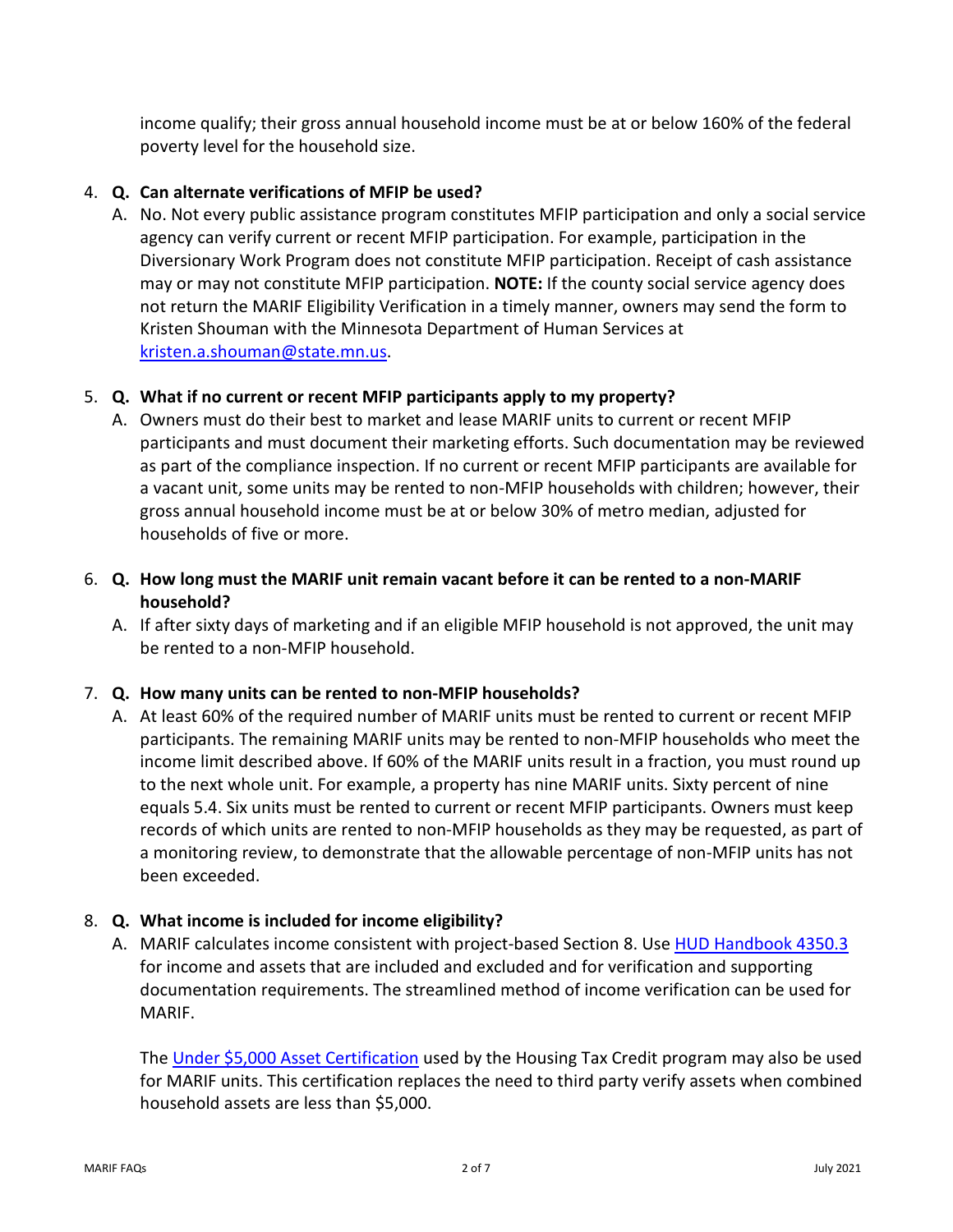In addition, income for households assisted by a Section 8 housing choice voucher can be verified using the [Verification of Section 8 Eligibility](https://www.mnhousing.gov/get/MHFA_006213) form also used by the Housing Tax Credit program.

#### 9. **Q. What form of tenant income certification can be used to certify income eligibility?**

A. Owners may use the initial Housing Tax Credit, HOME, National Housing Trust Fund (NHTF), U.S. Department of Housing and Urban Development (HUD) or U.S. Department of Agriculture (USDA) Rural Development tenant income certification (TIC) forms and their verifications and supporting documentation, if the MARIF household must also income-qualify for those programs. If a household is not income qualifying for any of those programs, owners may generate and sign the Tenant Income Certification (TIC) form in Minnesota Housing's Property Online Reporting Tool (PORT), or a similar TIC form found in property management software. Refer to the [PORT User Guide](https://www.mnhousing.gov/get/MHFA_1016460) for instructions.

#### 10. **Q. Do MARIF units need to be recertified each year?**

- A. Yes. MARIF households must be recertified at least annually, no later than the anniversary date of the previous certification. The recertification is used to determine the amount of rent to be paid by the household as described in the Security Deposits and Rents section, below. In addition, MARIF households may request one interim recertification annually, in which tenant rent can be lowered to reflect a reduction in gross annual household income. If household composition changes or income increases mid-year, that change does not need to be captured until the next annual recertification.
- 11. **Q. A recent MFIP participant has applied at my property. They were disqualified from MFIP due to fraud. Are they eligible to occupy a MARIF unit?**
	- A. An applicant that was disqualified from MFIP due to fraud cannot occupy a MARIF unit as a recent MFIP participant. The household may occupy a MARIF unit if they income qualify at 30% of metro median, adjusted for households of five or more, and if doing so does not cause the property to exceed its allowable non-MFIP households.

#### **Security Deposits and Rents**

In this section, the base MARIF rent limit equates to the MARIF rents stated in the Program Guide or as approved by Minnesota Housing.

#### 12. **Q. Can the same security deposit be charged for MARIF units that is charged for non-MARIF units?**

A. A security deposit for a MARIF-assisted unit cannot exceed 30% of the household's monthly gross income or the development's standard deposit amount, whichever is less (this is also true for households who receive a Section 8 housing choice voucher). If the security deposit is paid by a government agency, nonprofit group, etc. and not by the applicant, then the owner/agent may collect the standard deposit amount.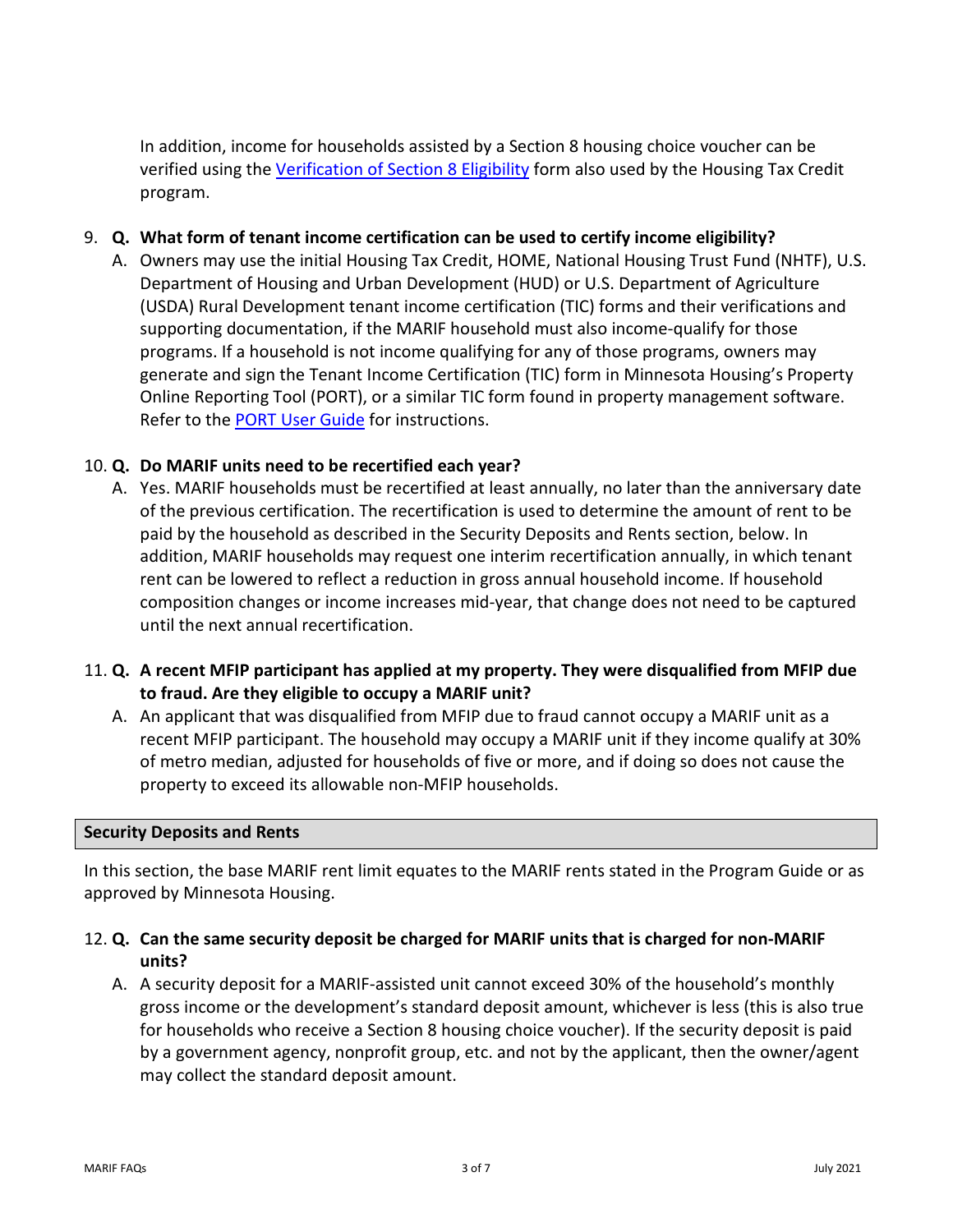# 13. **Q. What happens if the MARIF household has been inadvertently overcharged for the security deposit?**

A. The owner/agent must adjust the security deposit and refund the difference, with the appropriate interest, to the resident.

### 14. **Q. What are the maximum allowable rents for MARIF units?**

A. Households occupying MARIF units are required to pay no more than the greater of 30% of their monthly gross income or the base MARIF rent limit. When the program first launched, the base MARIF rent limit was set at \$400.00 per month for a two-bedroom unit, \$450.00 per month for a three-bedroom unit, and \$475.00 per month for a four-bedroom unit. The Program Guide has not been updated to increase these amounts. All rent limits are gross rent limits that must include a utility allowance for tenant-paid utilities.

#### 15. **Q. What is a utility allowance (UA)?**

A. A UA is an allowance for any resident-paid utilities. If the owner pays all utilities, the UA is \$0. If the resident pays for any utilities (not including phone or cable), the owner must factor the UA for those utilities into the rent calculation. If a MARIF property also has HUD financing or rental assistance, USDA Rural Development financing or rental assistance, or housing tax credits, owners may use the UA for those programs. Otherwise, the UA for the Section 8 housing choice voucher program from the local housing and redevelopment authority (HRA) or public housing authority (PHA) is acceptable.

Utility allowances must be updated annually. It is the owner's responsibility to obtain utility allowance documentation. Minnesota Housing does not collect or maintain utility allowance information.

# 16. **Q. How do I calculate 30% of monthly gross income?**

A. After calculating a household's gross annual household income using the rules for project-based Section 8, divide by twelve to get monthly gross income. Multiply monthly gross income by 30%. For example, if a household's gross annual income is \$20,000, divide 20,000 by 12  $(520,000 / 12 = 51,666.66)$  and multiply by .3  $(51,666.66 x .3 = 5500)$ . This is how the 30% rent calculation is determined.

# 17. **Q. How do I determine what rent the household should pay?**

A. Start with the higher of the 30% rent calculation or the base MARIF rent limit for the unit size. Subtract the UA to determine the maximum tenant-paid rent.

For example, if the base MARIF rent limit is \$450.00 and the 30% rent calculation is \$600.00, start with \$600.00. If the UA is \$50.00, the owner cannot charge more than \$550.00 for rent (subtract \$50 from \$600).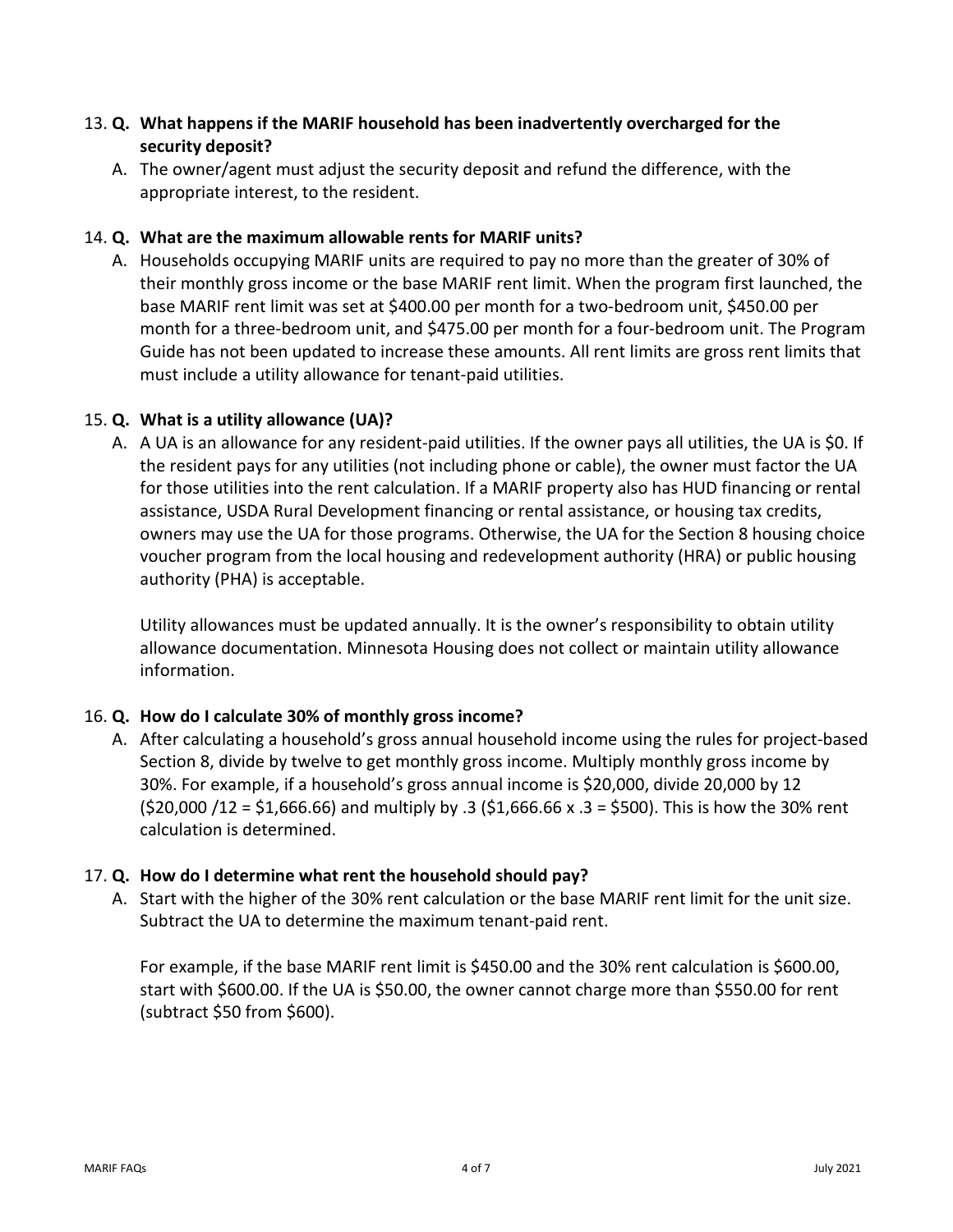#### 18. **Q. Is there a maximum for the 30% rent calculation?**

A. Yes. For properties where 100% of the units are MARIF-assisted, if the 30% rent calculation exceeds the HUD-published Fair Market Rents (FMR) for the area, the household cannot be required to pay more than the FMR.

For properties that are not 100% MARIF-assisted, if the 30% rent calculation exceeds the market rate rents for comparable units in the property, the household cannot be required to pay more than the market rate rent. The household is no longer considered a MARIF household and the owner must rent the next comparable unit in the property to a MARIF-eligible household.

- 19. **Q. My property is not 100% MARIF-assisted, but there are no true market rate units. Other units are assisted by housing tax credits or another funding source. What is my cap then?** 
	- A. MARIF will not require an owner to charge more rent than allowed by other programs. If the 30% rent calculation exceeds the allowable housing tax credit or other program rent limit (and there is no rental assistance involved), the owner is not required to charge more than the other program's rent limit.
- 20. **Q. Can a MARIF unit be rented to a household with a Section 8 housing choice voucher (HCV)?** 
	- A. Yes. In fact, owners are prohibited from refusing an application based solely on the households' receipt of an HCV Units assisted with an HCV (including project-based vouchers) are deemed to comply with the rent limit for MARIF (up to the full payment standard may be accepted).
- 21. **Q. If a household no longer qualifies for their Section 8 housing choice voucher, what is the process?** 
	- A. The owner would need to perform an annual recertification, even if one is not yet due, to determine the household's current gross annual household income and the amount of tenant rent that must be charged (also refer to FAQ #18).
- 22. **Q. The MARIF rent limits have not been increased since the program was launched. My property will not be able to sustain its operations without a rent increase. Can the MARIF rent limits be increased?**
	- A. Yes, but rent increases for MARIF-assisted units require Minnesota Housing's written approval. Requests for rent increases may not be made more than once annually. Proposed rental rates may not exceed the amount necessary to meet the monthly operating expense budget for each unit (excluding debt service) and must be commensurate with rent increases for non-MARIF units. Rent increases must be done in accordance with lease requirements.
		- For properties **without a Minnesota Housing amortizing first mortgage**, submit a request to increase MARIF rents along with the [Request for Rent Increase form](https://www.mnhousing.gov/download/MHFA_006609) and supporting documentation to the assigned compliance officer. Submit the request via th[e Secure](https://mnhousing.leapfile.net/)  [Upload Tool](https://mnhousing.leapfile.net/) and use MHFA.compliance@state.mn.us as the recipient address (**do not** email directly to this address). Include the D number and name of the compliance officer in the subject line. View the **Secure Upload Tool instructions**.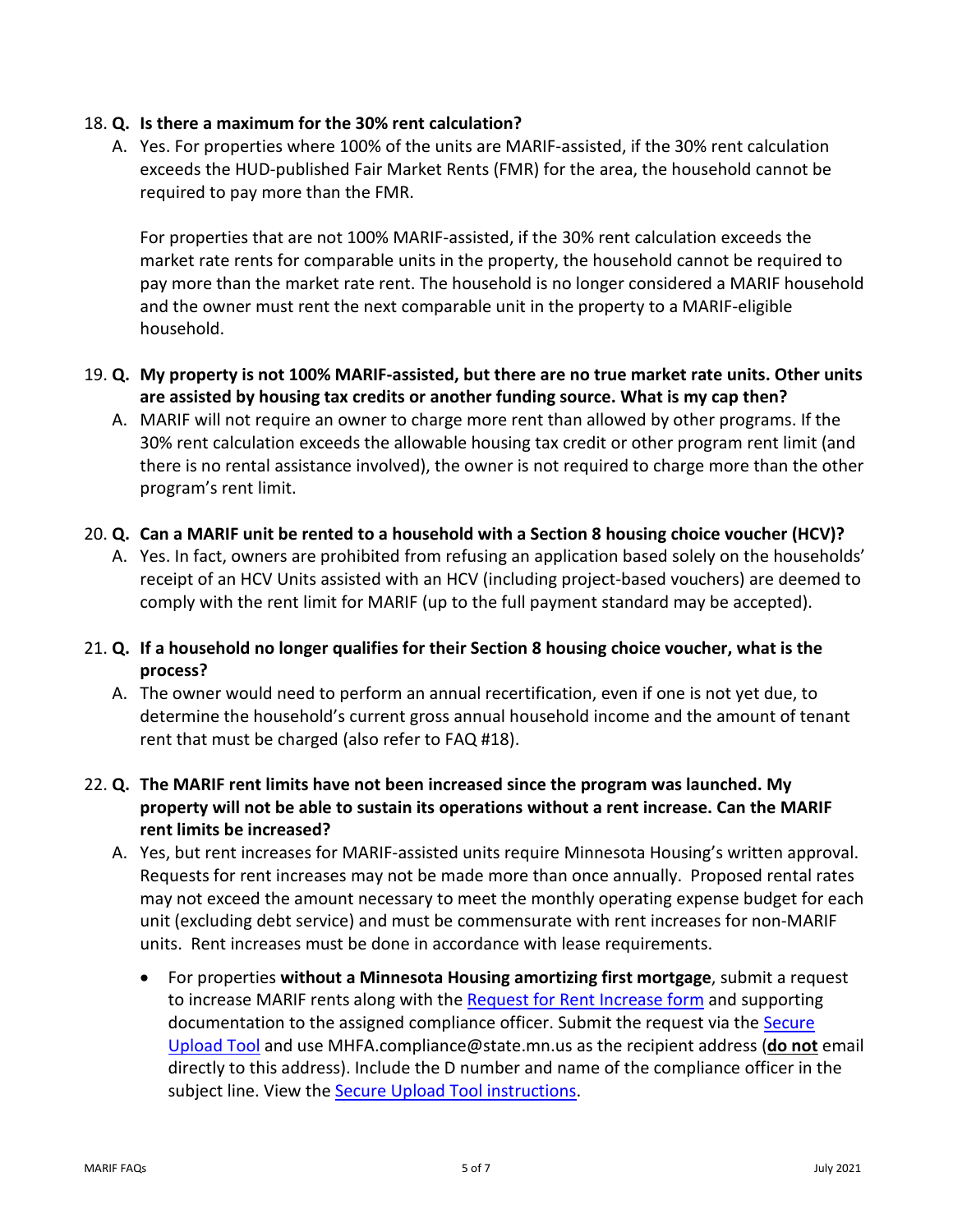• For properties **with a Minnesota Housing amortizing first mortgage**, submit a request to increase MARIF rents as part of the regular rent increase approval process. Follow the instructions from your assigned housing management officer.

**Correcting Errors:** If you discover a calculation error or a household has not accurately reported all their income, and, therefore the household has not paid the correct amount of rent, contact your assigned compliance officer or housing management officer to discuss options for correction.

#### **Operating Subsidy Reserve**

#### 23. **Q. Are properties required to have a MARIF operating subsidy reserve account?**

- A. A MARIF operating subsidy reserve account may be funded for a first mortgage or deferred loan using one or both methods outlined below:
	- **Six-month MARIF operating reserve:** During the development underwriting phase, the MARIF team may have reviewed an owner's request for this reserve and determined the development qualified for a reserve account as part of the total development cost. It would have been established with MARIF funds at closing and would be held by Minnesota Housing in a separate designated reserve account. Not all developments that have MARIF program funds have or qualified for this MARIF operating reserve. Contact your assigned compliance officer or housing management officer if you want to know whether Minnesota Housing holds a MARIF operating reserve for your property.
	- **Properties with project-based Section 8 or any property serving households assisted by Section 8 housing choice vouchers:** These properties are required to fund a MARIF operating reserve account with any excess income received (refer to FAQ #24), but not until the owner begins receiving their maximum allowable distribution. Management is responsible for knowing when the owner has taken the maximum allowable distribution and the operating reserve must be funded. Minnesota Housing will not notify management. Prior to receiving the maximum allowable distribution, the excess MARIF income remains with development operations.

Once the maximum distribution has been attained, Minnesota Housing requires the owner to create a separate operating reserve account for the excess income that results from units assisted by project-based Section 8 and Section 8 tenant-based or project-based housing choice vouchers. This account will be held by the owner/agent and funded annually.

Owners of properties with an amortizing first mortgage must annually certify the amount of owner distribution being taken. Financial statements must be submitted to Minnesota Housing within 60 days after the end of the fiscal year. For properties without a Minnesota Housing amortizing first mortgage, owners must disclose the amount of funds they hold in their MARIF operating reserve by submitting annual operating data in the Property Online Reporting Tool. The due date for submitting annual operating data is March 31.